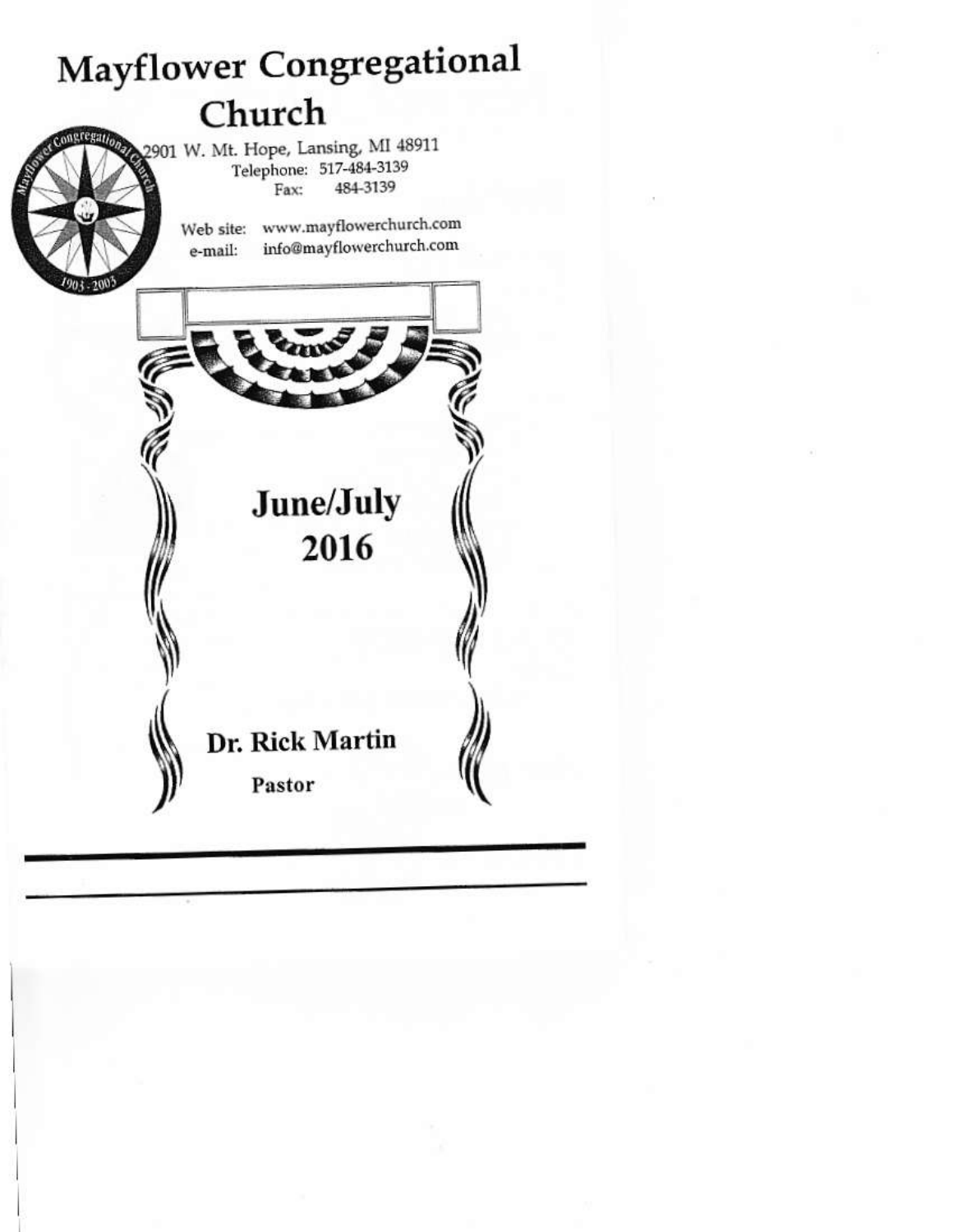June and July

# Birthdays

**BIRTHDAYS JUNE** 6/2 - Rick Martin 6/26 - Barb Martin

JULY

7/6 - Tom Rich  $7/9$  - Sue Mott 7/29 - Dick Williams 7/30 - Lola Holmes 7/30 - Maggie Bellant 7/30 - Barbara Rich

**ANNIVERSARIES JUNE** 6/16 - Warren & Sue Emrick

**Head Ushers** Lois Ries

Outreach Focus Food Bank

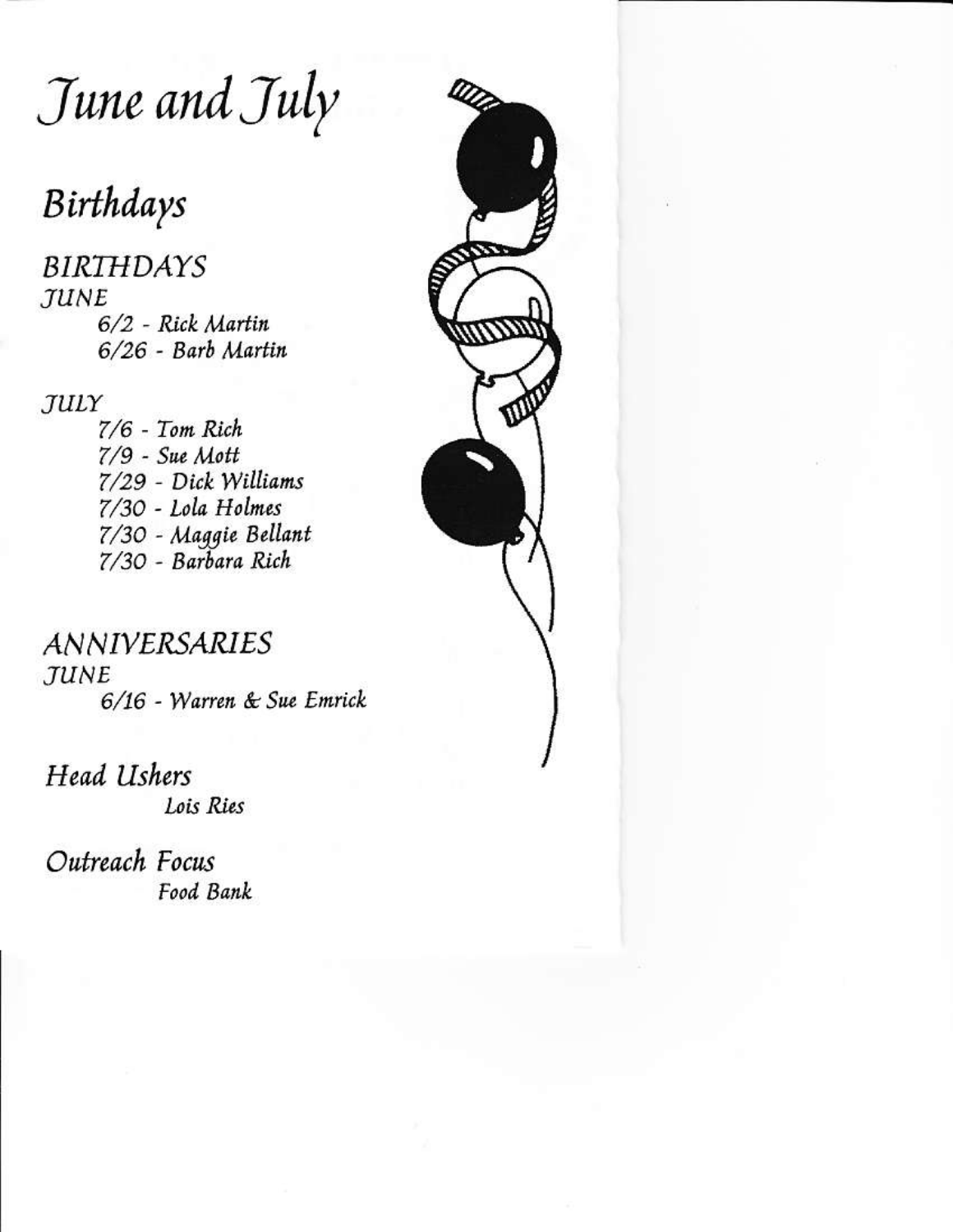# From The Pastor's Desk

I've been staring at this screen 'forever' and evidently have nothing inspiring to share.

Jeremiah 29:11 For I know the plans I have for you," declares the LORD, "plans to prosper you and not to harm you, plans to give you hope and a future."

 $Micah 6:8$ He has shown you, O mortal, what is good. And what does the LORD require of you? To act justly and to love mercy and to walk humbly with your God.

Galatians 5:14 For the entire law is fulfilled in keeping this one command: "Love your neighbor as yourself."

Psalm 100

- <sup>1</sup> Shout for joy to the Lord, all the earth.
- <sup>2</sup> Worship the Lord with gladness; come before him with joyful songs.
- <sup>3</sup> Know that the Lord is God. It is he who made us, and we are his; we are his people, the sheep of his pasture.
- <sup>4</sup> Enter his gates with thanksgiving and his courts with praise; give thanks to him and praise his name.
- <sup>5</sup> For the Lord is good and his love endures forever; his faithfulness contin -ues through all generations.

Have a great summer!

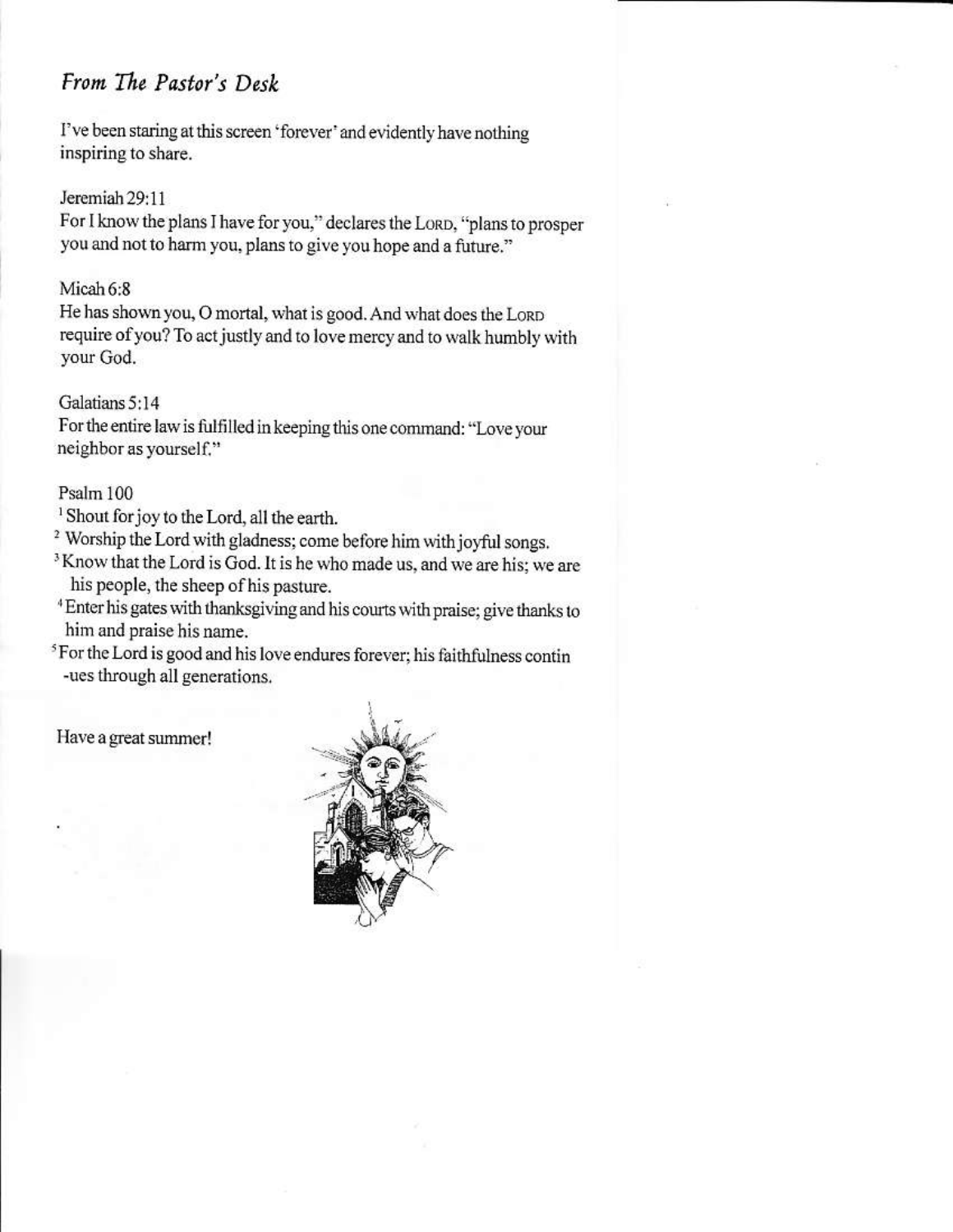### **Begats**

I've been interested in genealogy for quite a few years, and it just hit me that's what the begats in the Bible are. It's their genealogy! I always skipped reading that part, but a few years ago when the Sunday School kids did a skit on Noah I looked him up to see the lineage and found his grandfather was Methuselah. Then those chapters became more interesting. The names were hard to pronounce; but, unlike my forefathers they didn't use the same name over and over so that they called every other John by his middle name or initials. Of course my ancestors didn't live as long either, although some of them made it into their 80's and in the 1800's that was quite a feat. What is that old saying, the more things change the more they stay the same? They were farmers, shoemakers, shingle sawyers, carpenters, barbers, store owners just like the people of the Bible. The older I get the more I wish that my family had a book of begats so I could trace some of my ancestors further back.

Ann McClelland



# **Mayflower Heat**

Mayflower Heat asks for your contribution, large or small, to the fund for buying a new furnace when that time comes. Remember, this repair would most likely happen in the very cold weather. Brrr...

> We have had generous contibutions to the fund in the amount of \$17.401.36 so far. Thank you very much.

> > Rilla McHarris

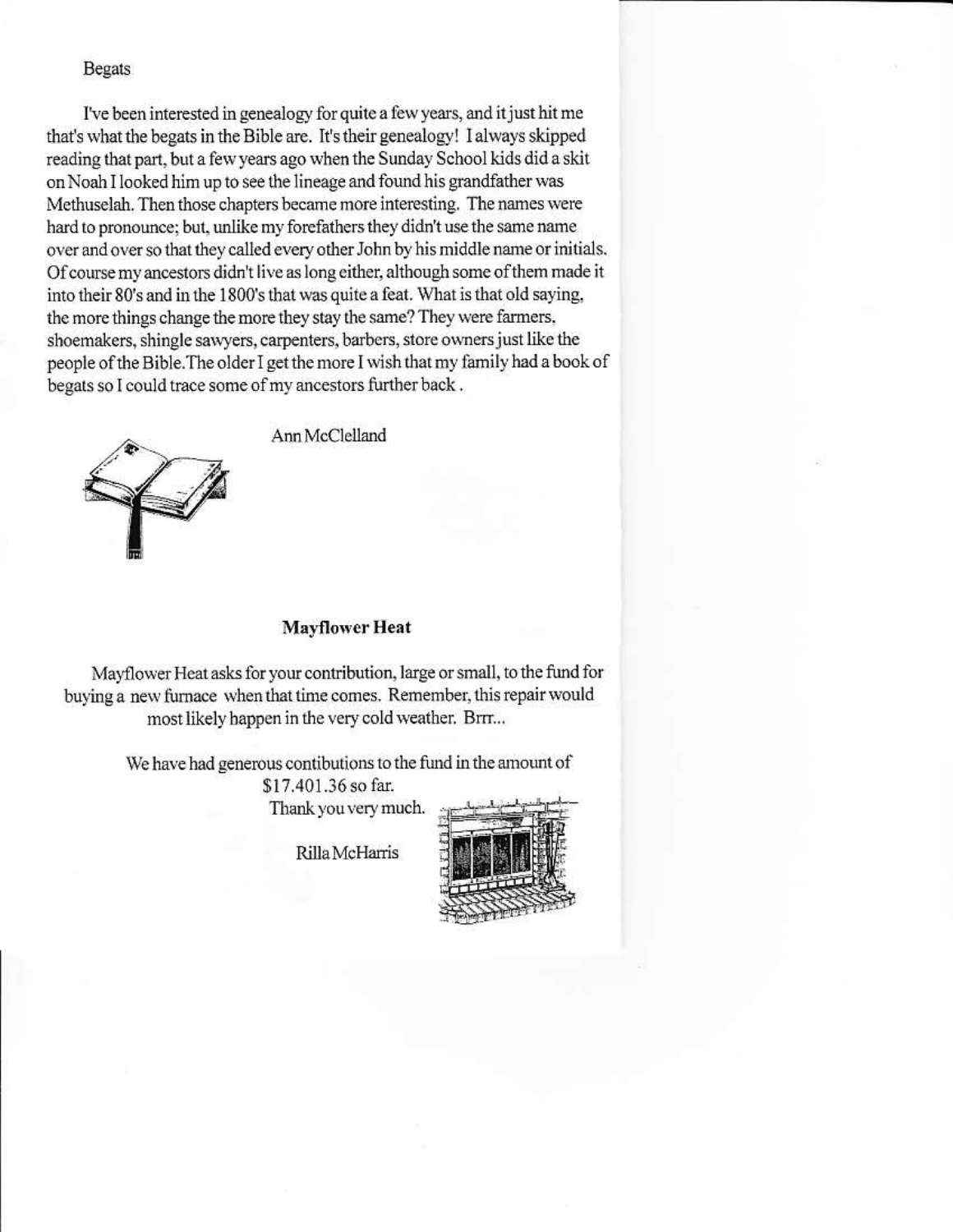## **Dearest Mayflower Family:**

It is with deep sadness that I write you this letter.

For personal reasons, I had to resign from Mayflower, quickly, as your Secretary. 1 will not be attending church anymore.

I hear there are rumors going round as to why I left  $&$  let me clear this up for you.

My ex-husband lives near the church. He is obsessed with finding me. For your safety & mine, I can not come back. It is my personal problem & he will not hurt any of you with me gone. Please don't give out any info about me to anyone. Thanks...

I would appreciate all your prayers, as I am not sure what God has in store for me & my future.

It has been an honor & privilege to be part of your family these past 14 years & your Secretary these past 5 1/2 years. I will miss each one of you.

This isn't good bye, it's I'll see you again.

Love & God Bless vou,  $Coz : \}$ 

### **Inspirational motivation**

'Accept responsibility for your life. Know that it is you who will get you where you want to go, no one else." - Les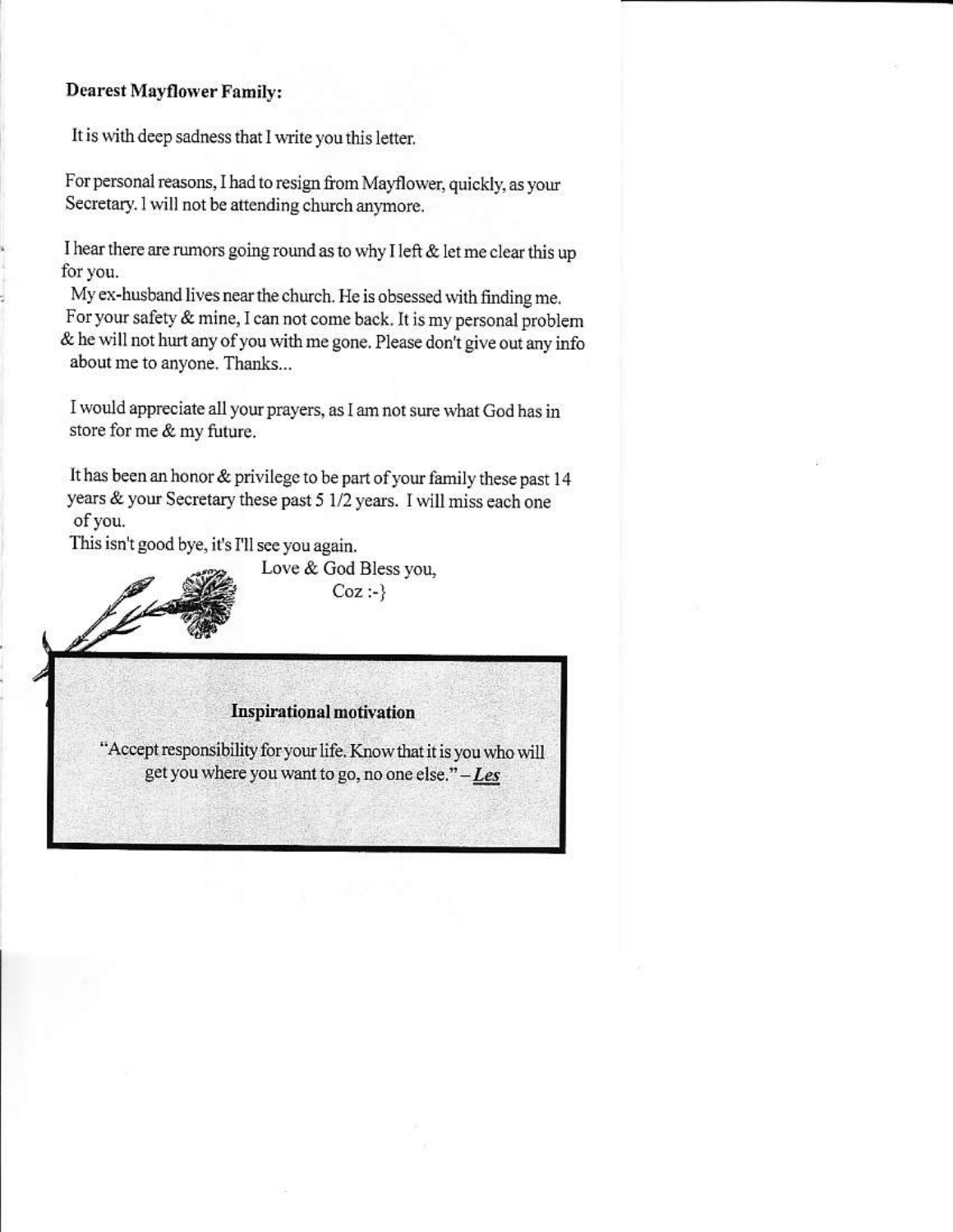#### **Mayflower Financial News**

We continue to have very successful 2nd Saturday Suppers. Our April supper netted \$698.77 for a four month total of \$2,505.33. A total of \$16,401.36 has been contributed to the Mayflower Heat Fund.



A brief summary of our finances as of April 30, 2016:

| Income:                    | \$ 8,592.96 |
|----------------------------|-------------|
| Expenses:                  | 5,685.59    |
|                            | \$2,907.37  |
| <b>YTD</b> for Four Months |             |

| Income:   | \$34,205.10 |
|-----------|-------------|
| Expenses: | 25,786.78   |
|           |             |

 $$8,418.32$ 

| Fund Balances:               |             |  |
|------------------------------|-------------|--|
| Checking:                    | \$16,567.62 |  |
| <b>Bequest Funds Savings</b> | 11,015.89   |  |
| <b>Heat Funds Savings</b>    | 14,401.36   |  |
| Memorial Fund CD             | 5,497.26    |  |
| CD Savings                   | 22,315.05   |  |
|                              | 69,797.18   |  |

A more detailed report is available in the brochure rack near the church office.

Linda Wheeler

Treasurer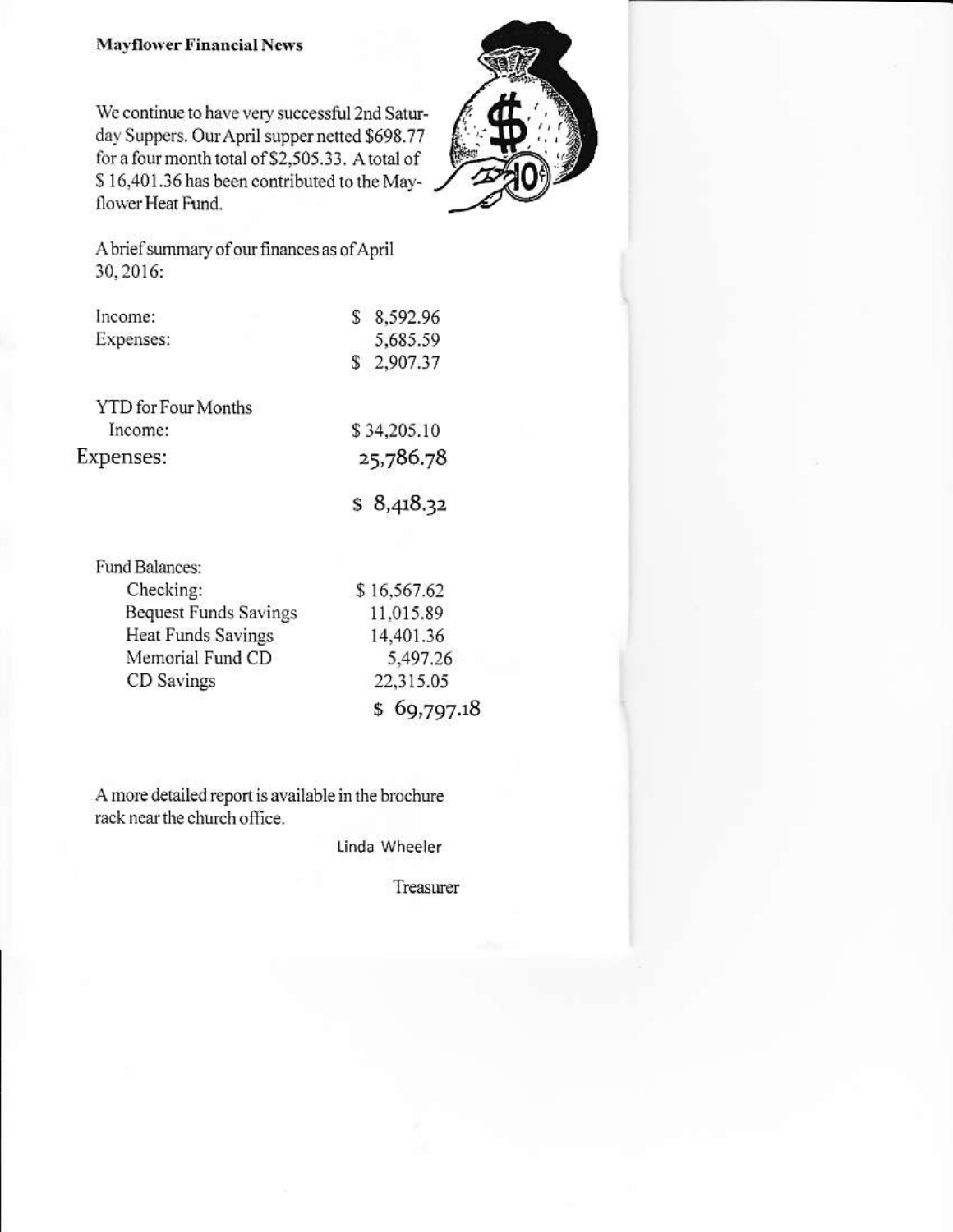#### **Music Notes**

As I write this article we have just sung the great hymn "Our God, Our Help In Ages Past" as our processional in the May 8th worship service. I chose to have us sing it on Mother's Day because it is considered to be one of the "grandest" hymns of all time.

Here are some little-known facts surrounding this hymn:

- It is a paraphrase of Psalm 90.

- It is a commentary on the subject of time.

- The words were written by Isaac Watts who wrote more than 600 hymns.

- Watts was born in 1694 in Southampton, England. His father was incarcerated during the time Watts was born because of his non-conformist beliefs in a dissenting Congregational church.

- At an early age Watts showed great skill in writing verses.

- He had an annoving ability of rhyming even in everyday conversation. One day after his father got after him about it Watts said, "Oh, Father, do some pity take, and I will no more verses make."

- William Croft composed the hymn-tune of "St. Anne" in 1708 which only gained popularity after it was put to the words of "Our God, Our Help In Ages Past" sometime later.

- George F. Handel borrowed the tune to use in an anthem called "O Praise the Lord," and J.S. Bach used it in his Fugue in E-Flat Major, which is often called "St. Anne's Fugue."

Isn't it interesting to see how the hymns we sing each Sunday make it to us through the "ages"? For me, learning the background of these hymns makes their singing even more meaningful and I hope it does for you, as well.



**Barb Fuller**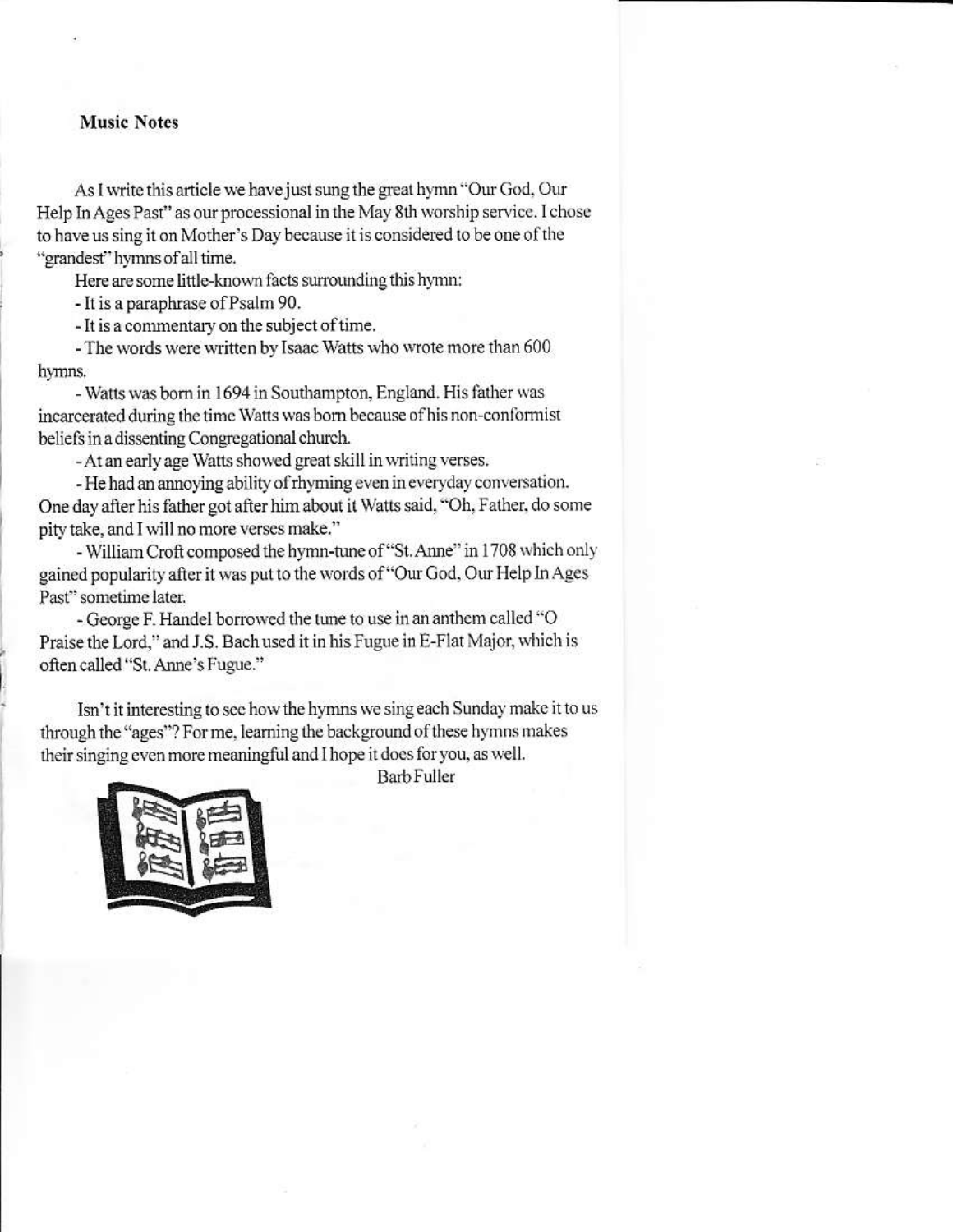#### **Christian Education**

Are you ready for the summer? After a long winter and an unimpressive spring, I think the answer is unequivocally "Yes!"

Mayflower has had another great year. We had our first ever adult pageant, and began a monthly adult Bible study combined with food and fellowship. We will be concluding our study of Isaiah on June 5th, so please join us! We continued our ministry with Advent House, providing sack lunches on the 5th Sunday of the month, and we prepared a meal for the Ronald McDonald House guests and provided a large basket of needed items for their guests. We had two successful rummage sales, 9 wonderful Second Saturday Suppers, and a wonderful Dave McClelland Memorial Corned Beef Dinner to keep our outreach flowing. And our year-end picnic and music celebration was a great time, as always.

I am always open to ideas for ministry, so please let me know if you have some. Enjoy the summer, and check back in September!